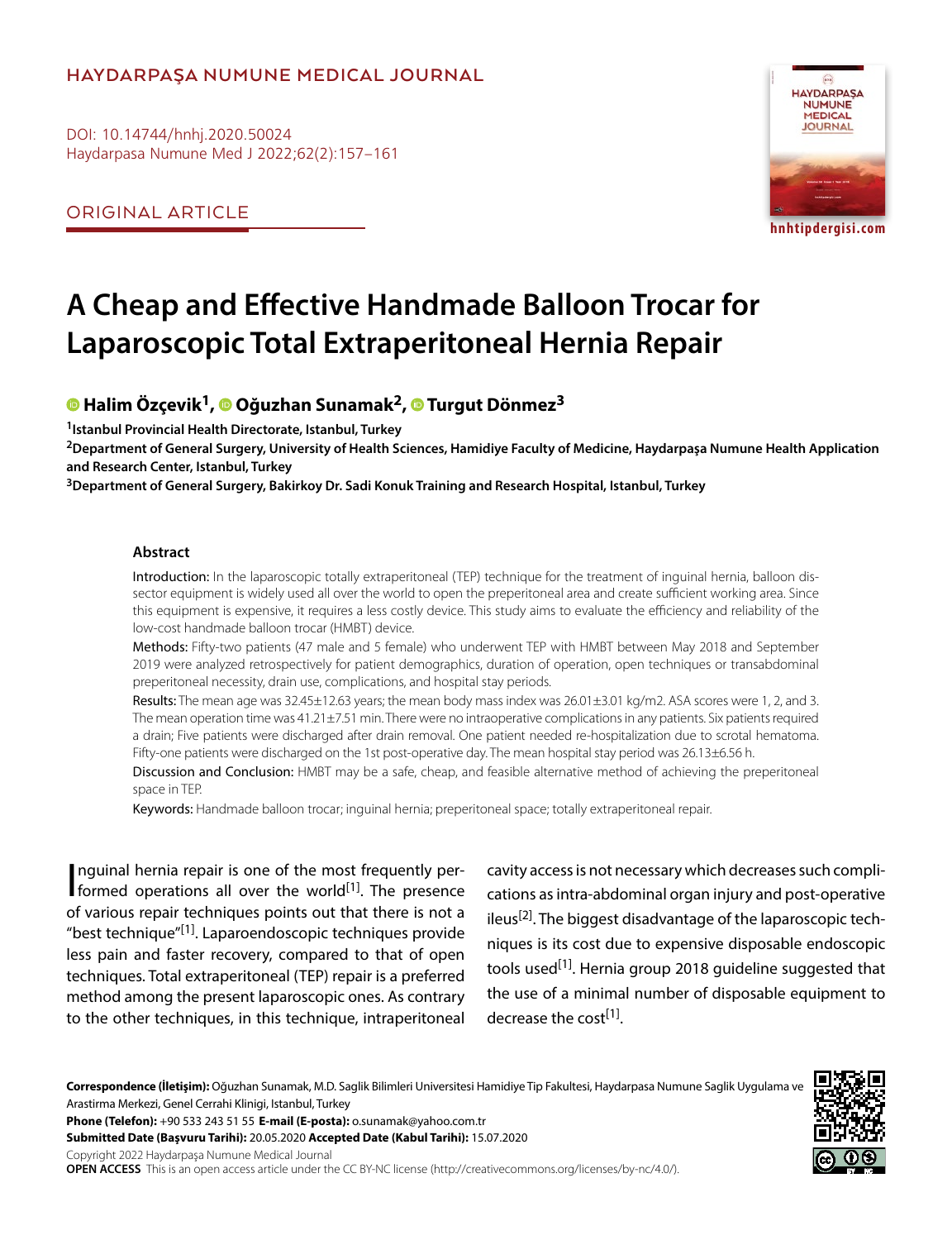The studies in which the minimal number of disposable tools was used and preperitoneal balloon and mesh fixator were not used showed that the cost was comparable to the that of open repairs<sup>[3,4]</sup>. Balloon dissector is used to open preperitoneal space in TEP technique<sup>[5-7]</sup>. However, following the space opening with balloon dissector, a Hasson trocar would have been placed to continue the surgical procedure. In recent years, studies are reporting the use of combined systems of balloon dissector and trocar together to open the space<sup>[8-10]</sup>. Spacemaker™ Plus dissector (Medtronic Inc, Minneapolis, USA) is the most widely used one among these balloon dissector systems used today (Fig. 1a). International Endohernia Society guidelines suggest the use of balloon dissector especially during the early learning curve<sup>[11]</sup>. Despite being easy to use and very effective, balloon dissector is still an expensive hand tool.

We developed a more usable and cheaper trocar balloon system and aimed to analyze its effectiveness and advantages in laparoscopic hernia repair.

### **Materials and Methods**

This retrospective study was performed at a training and research hospital, between May 2018 and September 2019. Fifty-two patients (47 male and 5 female), operated by a single surgeon who was experienced in laparoscopic surgery and underwent TEP with handmade balloon trocar (HMBT) were analyzed. As it was a retrospective study, ethical committee approval was not taken. Patients were diagnosed with inguinal hernia by abdominal ultrasonography or physical examination. Informed consent forms were obtained from all patients before the surgery. Age, gender, height, weight, body mass index (BMI), and comorbid diseases of the patients were recorded. Duration of operation, complications, hospital stay period, and follow-up period were recorded. Post-operative complications, such as wound infections, seroma, and scrotal edema, were also recorded.

We developed a new and cheaper spacemaker balloon dissector to decrease the cost of balloon spacemaker to a minimum. This device can be made in the operation room and used immediately. It can be made in every operation room using a latex balloon for children and a trocar.

#### **Preparation of the Handmade Balloon**

One 10 inches transparent latex balloon, one 12 mm serrated trocar, lubricant fluid, and 2/0 silk ligature (Ethicon) were needed to make this balloon-trocar (Fig. 1b). The balloon was sterilized with hydrogen peroxide. The lip of the



**Figure 1. (a)** Spacemaker™ Plus dissector system, **(b)** materials used for making balloon trocar, **(c)** handmade balloon trocar construction and pump inflated control, and **(d)** inserting the optical camera into the balloon trocar.

balloon was passed over the tip of the serrated trocar by 2 cm and fixed by ligating the 2/0 silk around it (Fig. 1c). The lubricant was applied into the trocar and optical camera was inserted through the trocar until the distal tip of the balloon (Fig. 1d). The external surface of the balloon was also lubricated. A 1.5 cm infra umbilical midline skin incision was made and subcutaneous tissue was dissected till the anterior rectus abdominis sheath. The anterior rectus sheath was incised and rectus abdominis muscle was lateralized using small S-shaped retractors. The preperitoneal space behind the rectus abdominis muscle was dissected by finger dissection and balloon trocar was placed through this area and advanced to the pubis. Thirty-degree optical camera was inserted through the trocar until the symphysis pubis and air pump was attached to the airport of the trocar and pumped 30 times and the balloon was insufflated under direct vision. When the landmarks of TEP were seen (i.e., symphysis pubis and epigastric vessels), the optical camera was taken out and the balloon was deflated and the balloon trocar was removed (Fig. 2a). The balloon was separated from the trocar and the trocar was inserted again. The trocar port was air-sealed with suturing the skin around it and the trocar was fixed to the skin with these sutures. The preperitoneal area structures were visualized (Fig. 2b) and a 5 mm trocar was placed at the point 3 cm superior to the symphysis pubis on the midline. Another 5 mm trocar was inserted at the midpoint between the optic and suprapubic trocar. Using laparoscopic hand tools, hernia sac was dissected off the spermatic cord or hernia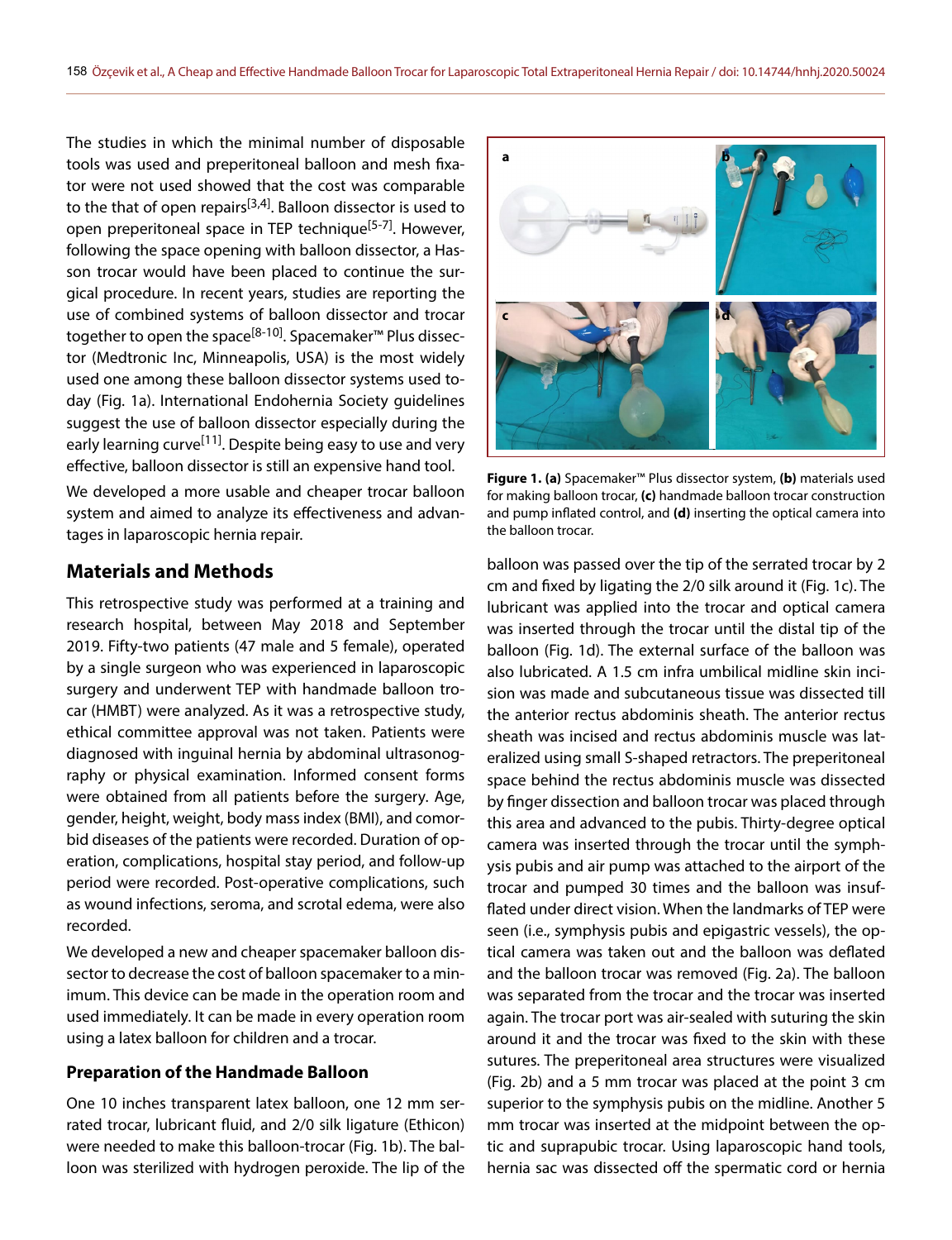

**Figure 2. (a)** Intraoperative view: View of preperitoneal space opening through the balloon trocar, and **(b)** intraoperative view: View of the anatomical structures of the preperitoneal area after balloon trocar removal.

region depending on the type of the hernia, indirect, direct, and femoral, respectively. 15×10 polypropylene mesh was put inside through the optical trocar, placed to cover the defective area, and fixed at two points to the abdominal wall, cooper's ligament and anterolateral wall, 2 cm medial to the superior iliac crest, using absorbable fixator device. The preperitoneal area was deflated and the anterior sheath of the rectus abdominis muscle was closed using 2/0 polyglactin suture. The skin was closed using 4/0 polyglactin.

# **Results**

This technique was used in 54 patients. Fifty-two patients, 47 male and 5 female, were involved in the study. The procedure was converted to transabdominal preperitoneal repair (TAPP) in two patients due to tearing of the distal hernia sac and collapse of the preperitoneal area during dissection. The mean age was 32.45±12.63 years. The mean BMI was 26.01±3.01 kg/m2. The mean duration of operation was 41.21±7.51 min and the mean hospital stay pe-

riod was 26.13±6.56 h, respectively. The post-operative complications were scrotal edema in 4, seroma in 3, and trocar site infection in 2 patients, respectively. Hemovac drain was placed in six patients due to blood oozing and 5 of them removed on the first post-operative day. However, hematoma fulfilling scrotum was developed in one patient; no intervention was performed and it spontaneously resolved at the end of 3rd post-operative month on the follow-up. This patient was using anticoagulants because of cardiac bypass surgery 2 years ago. The mean follow-up period was 16 weeks and there was no recurrence.

# **Discussion**

In spite of having the advantages of less early post-operative pain and fewer analgesics need, better cosmetic results, and earlier work return, depending on the equipment used, laparoscopic inguinal hernia repair has a higher cost compared to that of open repair<sup>[1]</sup>. There is no difference between TAPP and TEP in terms of  $cost^{[1]}$ . There are studies on minimal use of disposable tools, avoiding mesh fixator and balloon dissector use in TEP to decrease the cost<sup>[1]</sup>. Farinas et al.<sup>[12]</sup> compared disposable and non-disposable tool use in their clinical study on 92 patients and reported that non-disposable tools decreased the cost significantly. Lau et al.<sup>[13]</sup> reported that reusable tools decreased the cost, too. We used reusable tools in our study.

Avoiding of mesh fixation is another method of decreasing the cost. However, it is very controversial without any consensus on it. Some authors reported that non-use of fixation device might result in migration of the mesh into the surrounding tissues<sup>[14,15]</sup>. However, Clause et al.<sup>[16]</sup> in their randomized clinical study showed radiologically that there is not any significant difference in terms of mesh migration between the mesh fixation used and non-used groups. In recent years, new 3-dimensional mesh types have been developed, but they are also expensive<sup>[1,17]</sup>.

As the surgical space is restricted in TEP technique, preperitoneal landmarks must be well known and preperitoneal space must be created well for optimum operation. During preperitoneal space creation, tearing of the peritoneum, bleeding of soft tissues, and minor vessels and, even, bladder and intestinal injuries might occur<sup>[18]</sup>. The balloon dissector device has been widely used for easier space creation<sup>[3-8]</sup>. Different types of balloon dissectors have been used. Along with the techniques using both balloon trocar and Hasson trocar together, there is also the spacemaker balloon dissector device which combines both balloon dissector and trocar in one system, thus, making the proce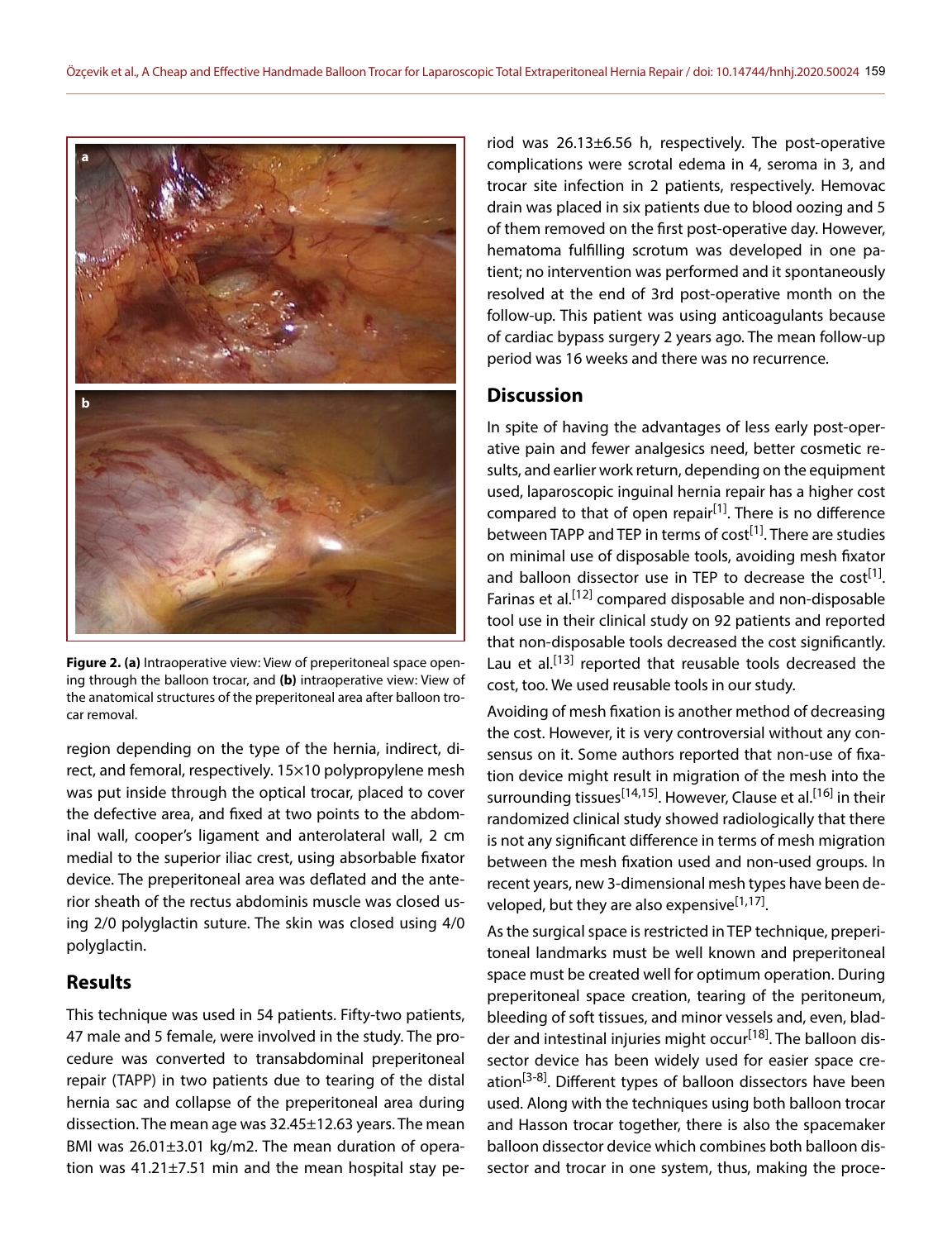dure easier<sup>[5-7,10,12,13,18]</sup>. The studies suggesting plain dissection technique, in which preperitoneal space is created using the tip of laparoscope to decrease the cost, were reported<sup>[18,19]</sup>. Both these studies emphasized that plain dissection technique does not statistically differs from balloon dissection technique in terms of seroma, wound infection, scrotal edema, and bleeding development but, the surgeon must have an experience to perform this technique. Misra et al.<sup>[20]</sup> reported that balloon dissection technique decreases seroma, scrotal edema, and post-operative pain significantly. We have been using balloon dissection technique in our department as we have to train residents and the learning curve of TEP is a difficult one. Before developing this device, we had used spacemaker balloon dissector. Our device provides all advantages of balloon dissectors on creating preperitoneal space and its cost is cheaper compared to the other commercial balloon dissectors. Disposable balloon dissectors costs between 150 and 200 USD in our country. The production cost of our device includes 2 USD for 10 inches transparent balloon and its sterilization, 1 USD for 2/0 silk suture, 25 USD for 12 mm trocar, making a total amount of 28 USD.

Seroma is a commonly seen complication following inguinal hernia repairs. Its incidence following TEP repair is low in experienced centers and it was reported between 1.13% and 37.9% $[21-24]$ . Lau et al.<sup>[25]</sup> reported the factors increasing the seroma development risk as age, giant scrotal hernia, remnant distal hernia sac, and scrotal hernia sac. They also emphasized that excessive dissection of the cord, bleeding, and extension of the operation duration increase the seroma development risk. We observed seroma in 3 of our patients (5.76%), which resolved spontaneously without any intervention.

Scrotal edema is another common complication. Similar to that of the seroma, age, giant hernia defect, presence of scrotal hernia sac, and remnant distal hernia sac are among the contributing factors<sup>[25]</sup>. Misra et al.<sup>[20]</sup> reported the scrotal edema incidence as 17.8% in their randomized study. Krishna et al.<sup>[21]</sup> compared TAPP and TEP in their randomized prospective clinical study and reported the scrotal edema incidence as 9.4% for TEP. In our study, four patients (7.69%) developed scrotal edema.

The most severe and disturbing complication following inguinal hernia repairs is recurrence. Its incidence for TEP repair is between 1% and 2%<sup>[26,27]</sup>. We did not observe any recurrence at the end of 16.6 months of follow-up period.

An important problem in TEP repair is conversion need to TAPP or open repair if a good preperitoneal space cannot

be created or space is collapsed because of peritoneal tearing. Misra et al. reported the conversion rate at 3.8%. There was conversion to TAPP in 2 of our patients (3.4%) due to tearing of peritoneum during the dissection of the hernia sac in our study.

#### **Conclusion**

Being easy-to-use and cheap, this new HMBT can be used easily in TEP repair. Everyone can make this handmade trocar shortly in the operation room and its accessibility is superior to commercial balloon dissectors. Thus, it decreases medical costs and provides an innovative and economical alternative.

**Ethics Committee Approval:** This retrospective study was performed at a training and research hospital, between May 2018 and September 2019.

**Peer-review:** Externally peer-reviewed.

**Authorship Contributions:** Concept: H.Ö., T.D., Design: H.Ö., T.D.; Data collection of Processing: H.Ö., T.D., O.S.; Analysis or Interpretation: H.Ö., T.D.; Literature Search: H.Ö., T.D., O.S.; Writing: H.Ö., T.D., O.S.

**Conflict of Interest:** None declared.

**Financial Disclosure:** The authors declared that this study received no financial support.

#### **References**

- 1. HerniaSurge Group. International guidelines for groin hernia management. Hernia 2018;22:1-165. [\[CrossRef\]](https://doi.org/10.1007/s10029-017-1668-x)
- 2. Belyansky I, Tsirline VB, Klima DA, Walters AL, Lincourt AE, Heniford TB. Prospective, comparative study of postoperative quality of life in TEP, TAPP, and modified Lichtenstein repairs. Ann Surg 2011;254:709–15. [\[CrossRef\]](https://doi.org/10.1097/SLA.0b013e3182359d07)
- 3. Khajanchee YS, Kenyon TA, Hansen PD, Swanström LL. Economic evaluation of laparoscopic and open inguinal herniorrhaphies: The effect of cost-containment measures and internal hospital policy decisions on costs and charges. Hernia 2004;8:196–202. [\[CrossRef\]](https://doi.org/10.1007/s10029-004-0212-y)
- 4. McCormack K, Wake B, Perez J, Fraser C, Cook J, McIntosh E, et al. Laparoscopic surgery for inguinal hernia repair: Systematic review of effectiveness and economic evaluation. Health Technol Assess 2005;9:1–203. [\[CrossRef\]](https://doi.org/10.3310/hta9140)
- 5. Cable RL, Gilling PJ, Jones WO. Laparoscopic extraperitoneal inguinal hernia repair using a balloon dissection technique. Aust N Z J Surg 1994;64:431–3[. \[CrossRef\]](https://doi.org/10.1111/j.1445-2197.1994.tb02246.x)
- 6. Kieturakis MJ, Nguyen DT, Vargas H, Fogarty TJ, Klein SR. Balloon dissection facilitated laparoscopic extraperitoneal hernioplasty. Am J Surg 1994;168:603–7. [\[CrossRef\]](https://doi.org/10.1007/978-3-319-43045-4_13)
- 7. Schwaitzberg SD, Hermann GD. Transballoon trocar insertion during preperitoneal hernia repair. Surg Endosc 2001;15:1235–6[. \[CrossRef\]](https://doi.org/10.1007/s004640080127)